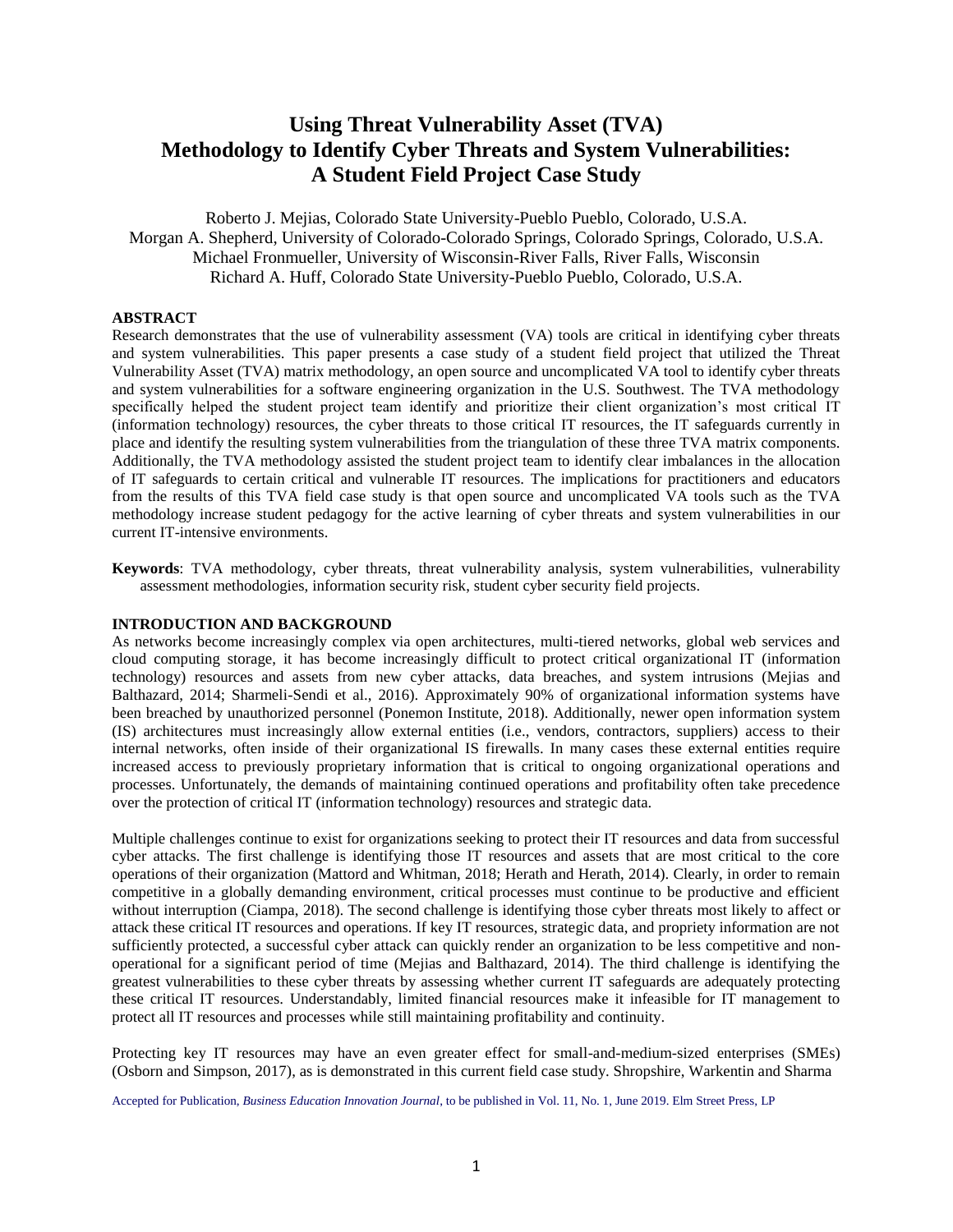(2017) found significant variance among SME executives between adoption *intention* and actual *adoption* of information security measures. Adoption intention by non-IT personnel (i.e., upper management) in non-IT intensive industries was most influenced by IT budget limitations and the perceived severity of identified vulnerabilities (Osborn and Simpson, 2017). While executives were frequently found to be overconfident in the ability of their security systems to protect their key organizational resources, the use of periodic vulnerability assessment (VA) methodologies significantly increased their information security awareness (ISA) for potential cyber attack vulnerabilities (Bauer, Bernroider and Chudzikowski, 2017; Ponemon Institute, 2018; Shropshire, Warkentin and Sharma, (2017).

Research has demonstrated that the impact of cyber attacks may be reduced by the use of VA methodologies (Certified Ethical Hacker, 2017; Jenkins, Durcikova and Burns, 2013; Mejias and Balthazard, 2014). A *vulnerability assessment* has been defined as the systematic identification of an organization's most critical IT resources, the threats against those resources, the current safeguards in place to protect those IT resources, and the identification of the most vulnerable IT resources for that particular information system (Ciampa, 2018; Mejias and Balthazard, 2014; Certified Ethical Hacker, 2017). However, previous research has been vague and non-specific in describing the specifics and utilization of VA methodologies, particularly the Threat Vulnerability Asset (TVA) matrix methodology; a free, open source and readily available tool for identifying cyber threats and system vulnerabilities.

The paper presents a field case study of how a student project team, led by a faculty security expert, used the TVA methodology to generate a working TVA matrix that identified and prioritized critical assets and cyber threats, analyzed current IT safeguards, and identified system vulnerabilities from the triangulation of these three TVA components. The TVA matrix also provided useful insights for rebalancing the assignment of IT safeguards to better address the SME organization's greatest system vulnerabilities. We believe this field case study provides an uncomplicated but innovative approach to improve the current IT educational pedagogy for identifying cyber threats and system vulnerabilities.

## **REVIEW OF RESEARCH: VULNERABILITY ASSESSMENT METHODOLOGIES**

Practitioners and researchers have examined numerous approaches to identifying cyber threat agents and system vulnerabilities. Effective VA methodologies, such as *OCTAVE* (Operationally Critical Threat, Asset, and Vulnerability Evaluation™), *VAMM* (Vulnerability Assessments & Mitigation Methodology), *CRAMM* (CCTA Risk Analysis and Management Method), and *TVA* (Threat-Vulnerability-Asset) have been utilized to facilitate the identification of critical IT resources, the threats to those IT resources, and the identification of related system vulnerabilities.

The OCTAVE® methodology as a VA tool provides a security framework for determining risk level and planning defenses against cyber attacks. OCTAVE<sup>®</sup> was originally developed as a VA methodology for U.S. military and logistics operations as a balanced approach to information security risk management. However, OCTAVE primarily focuses on organizational risk management and emphasizes strategic and tactical issues, with a lesser emphasis on the technological aspects of addressing information security risk (Alberts et al., 2003).

VAMM was created by the RAND Institute for the Defense Advanced Research Projects Agency (DARPA) and was developed to address the perceived weakness of other VA methodologies in identifying critical vulnerabilities and appropriate cyber security mitigation techniques (Anton, Anderson, Mesic and Scheiern, 2003). VAMM primarily focuses on software development and identifies a taxonomy of system attributes that generate system vulnerabilities. These identified vulnerabilities are then mapped to an appropriate list of IT safeguards that would most effectively mitigate those system vulnerabilities. VAMM was designed not only to mitigate and eliminate *identified* vulnerabilities, but to also identify previously *unknown* vulnerabilities in order to establish appropriate IT safeguards. However, like OCTAVE, the VAMM methodology is extensive, time consuming, and requires trained evaluators and specialized software tools to implement. The developers of VAMM acknowledge that after the initial three steps of the process "the methodology's complexity increases greatly" (Anton et al., 2003).

CRAMM was developed by the Central Computer and Telecommunications Agency (CCTA) of the United Kingdom government with the goal of providing a methodology to conduct information system security reviews (CCTA, 1988). CRAMM uses a structured automated analysis tool to identify and value assets, identify threats and vulnerabilities, calculate associated risk, and identify appropriate countermeasures. The CRAMM process requires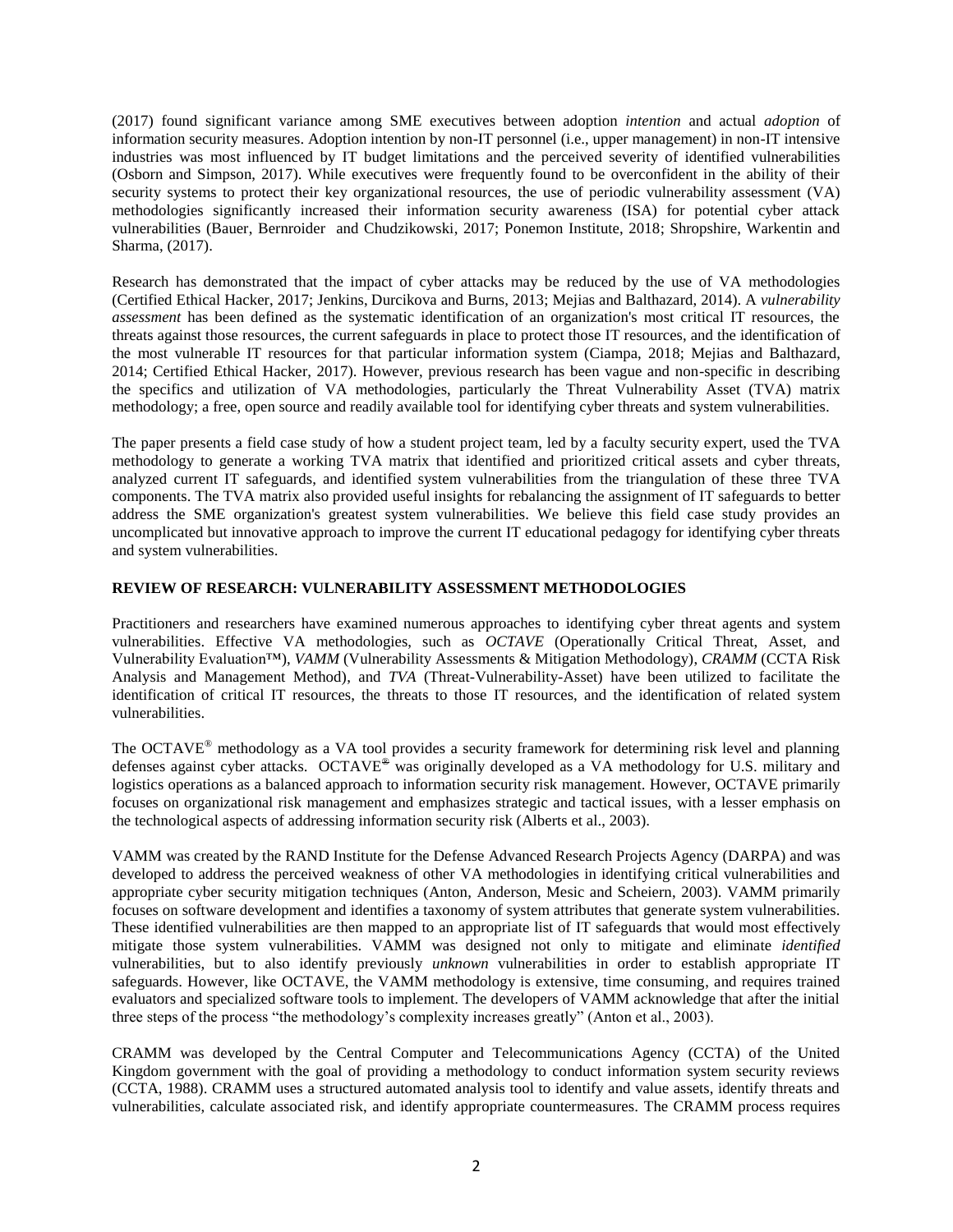trained reviewers who gather data by interviewing organization personnel, which is then entered into the CRAMM analysis tool. The CRAMM process then assigns risk values to the various threats and vulnerabilities and recommends a hierarchical set of applicable countermeasures from a database of over 4,000 potential countermeasures. CRAMM reporting includes the cost of the recommended countermeasures and their relative impact. However, the CRAMM application constitutes a relatively expensive software investment and requires a significant amount of lead time to train reviewers for data input (Elof, Labuschagne and Badenhorst, 1993).

The TVA matrix methodology appeared to combine the best and most useful components of the OCTAVE, VAMM, and CRAMM methodologies and provided a free and relatively uncomplicated VA tool to systematically identify and prioritize IT assets, cyber threats, and system vulnerabilities. The TVA methodology was also selected for the current field project case study as TVA methodology has been increasingly used by cyber security educational programs that seek an open source and readily available VA methodology tool for training students and practitioners in identifying cyber threats and system vulnerabilities (Mejias and Balthazard, 2014; Renfroe and Smith, 2014).

The TVA project team in our field case study used the following components to develop and implement the TVA methodology matrix:

- 1. Identification of the organization's cyber security mission,
- 2. Identification and priority ranking of critical IT resources,
- 3. Identification and ranking of threats to IT critical resources,
- 4. Analysis of current IT safeguards and identified system vulnerabilities,
- 5. Recommendations of new IT safeguards (to address identified vulnerabilities).

## **Figure 1: Relationship between Cyber Threats, Exploits, Vulnerabilities, and Cyber Attacks**



In implementing a viable TVA methodology, it was critical for the project team to understand the differences between *cyber threats, cyber exploits,* and *cyber attacks* (see Figure 1). *Cyber threats* are defined as any potential action that may compromise the confidentiality, integrity, and availability of an information system (Mejias and Balthazard, 2014; Ciampa, 2018), or that may violate information security policy (Bulgurcu et al., 2010; Chen et al., 2012; Flowerday and Tuyikeze, 2016). Cyber threats include, but are not limited to viruses, network worms, Trojan horses, denial of service (DoS) attacks, XML and SQL injection attacks, botnets, ARP attacks, and SCADA (supervisory control and data acquisition) attacks, or a multi-dimension combination of the above (Ciampa, 2018).

*Cyber exploits* refer to specific techniques or methods employed by cyber attackers seeking to breach a particular IS vulnerability or weakness (Simpson et al., 2010; Certified Ethical Hacker, 2017). Examples of exploits are reconnaissance, footprinting, scanning, packet sniffing, phishing, social engineering, wardriving, and hacking/cracking. A *cyber attack* is the successful materialization of a cyber threat via the deliberate exploitation of a particular IS security vulnerability (Ciampa, 2018).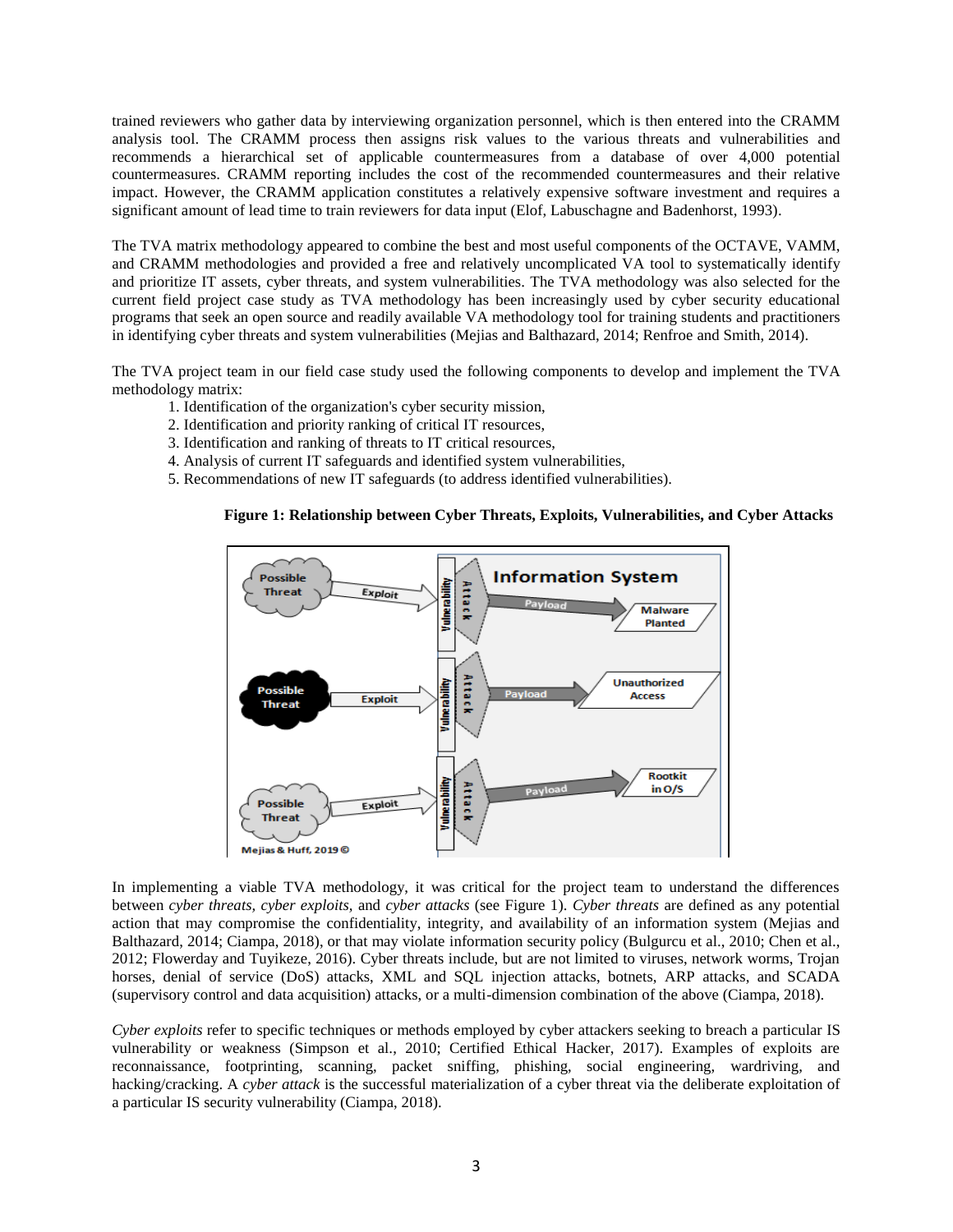A *vulnerability* is a flaw or weakness in the organization's IS design, implementation, security procedures, or internal controls (William and Mattord, 2018; Ciampa, 2018). System vulnerabilities are "exposures" that may succumb to various cyber threats and attacks that exploit system weaknesses and transform a *cyber threat* into a successful *cyber attack* (Mejias and Balthazard, 2014). As Figure 1 illustrates, a threat becomes a cyber attack when a particular exploit is successfully executed upon a system vulnerability (Mejias and Balthazard, 2014).

## **PHASES OF THE TVA METHODOLOGY**

As previously discussed, the OCTAVE, VAMM, CRAMM, and TVA methodologies possess similar components that relate to the identification of critical assets, threats and system vulnerabilities. In the following sections we describe how our student project team used the TVA methodology as an uncomplicated VA tool to identify their client organization's critical assets, cyber threats and specific system vulnerabilities.

#### **Identification of the Organization's Cyber Security Mission**

Before any identification of critical IT assets and/or cyber threats were undertaken, the TVA project team first sought to identify their organization's cyber security mission. Security mission statements are often completely absent or not clearly established by management. This was the case with our current TVA field project. As the strategic and business goals of the SME's organization were better identified and articulated (often with assistance from TVA project team members), the organization's cyber security mission and related policies were more clearly formulated as the TVA project team continued their implementation of the TVA methodology. (The security mission statement related to the SME organization featured in this case study could not be disclosed in this manuscript due to non-disclose agreements).

## **Identification and Priority Ranking of Critical IT Resources**

#### *Identification of Critical IT Resources*

Next, the TVA project team identified the core IT resources and processes that were critical to the ongoing operation and success of the organization. The systematic identification and prioritization of the organization's *most* critical IT resources allowed the TVA project team to focus on those critical IT resources that should receive the most protective attention (i.e., IT safeguards). Research, however, indicates that the identification of critical IT assets and resources is an evolving process and to date, there is still has no definitive or widely accepted standard (Ciampa, 2018). The following general categories however, provided an excellent "first pass" to identify, group, and rank critical the organization's critical IT resources (Ciampa, 2018):

- Personnel
- Processes, Operations
- Data and Information
- Software Applications (e.g., operating systems and security components)
- Hardware (e.g., system devices, network infrastructure components)

#### *Priority Ranking of Critical IT Resources*

While it is financially infeasible to safeguard all organizational resources, organizations must develop a prioritization criteria to identify those assets that generate the greatest impact to the success of their organization (Mejias and Balthazard, 2014; Mukhopadhyay, Chatterjee, Saha, Mahanti and Sadhukhan, 2013). Sawilla and Oh (2008) propose that organizations use an asset ranking algorithm where vertex weights are used as inputs to identify critical organizational assets. For example, a vertex may represent a critical IT asset, such as a web server or operations data center. A more *heavily weighted* vertex represents a more important or critical asset. Asset rankings using vertex weights help organizations determine the best allocation of their IT safeguards to protect their most critical IT assets and resources (Sawilla and Oh, 2008). Following this heuristic, our TVA project team used a *Critical Resource Prioritization* table (see Table 1) to identify and prioritize the organization's most critical IT resources according to the ranking criteria established by the organization's management. The four ranking criteria was determined by the organization's management team as shown below.

The "Criteria Ranking Weights" (e.g., 40%, 20%, 20%, and 20%) assigned to each criteria were determined by the managerial and financial functions of the organization's management according to their relative importance to their organization:

> Criteria 1: Assets most critical to *market share* Criteria 2: Assets with the most impact to *revenue*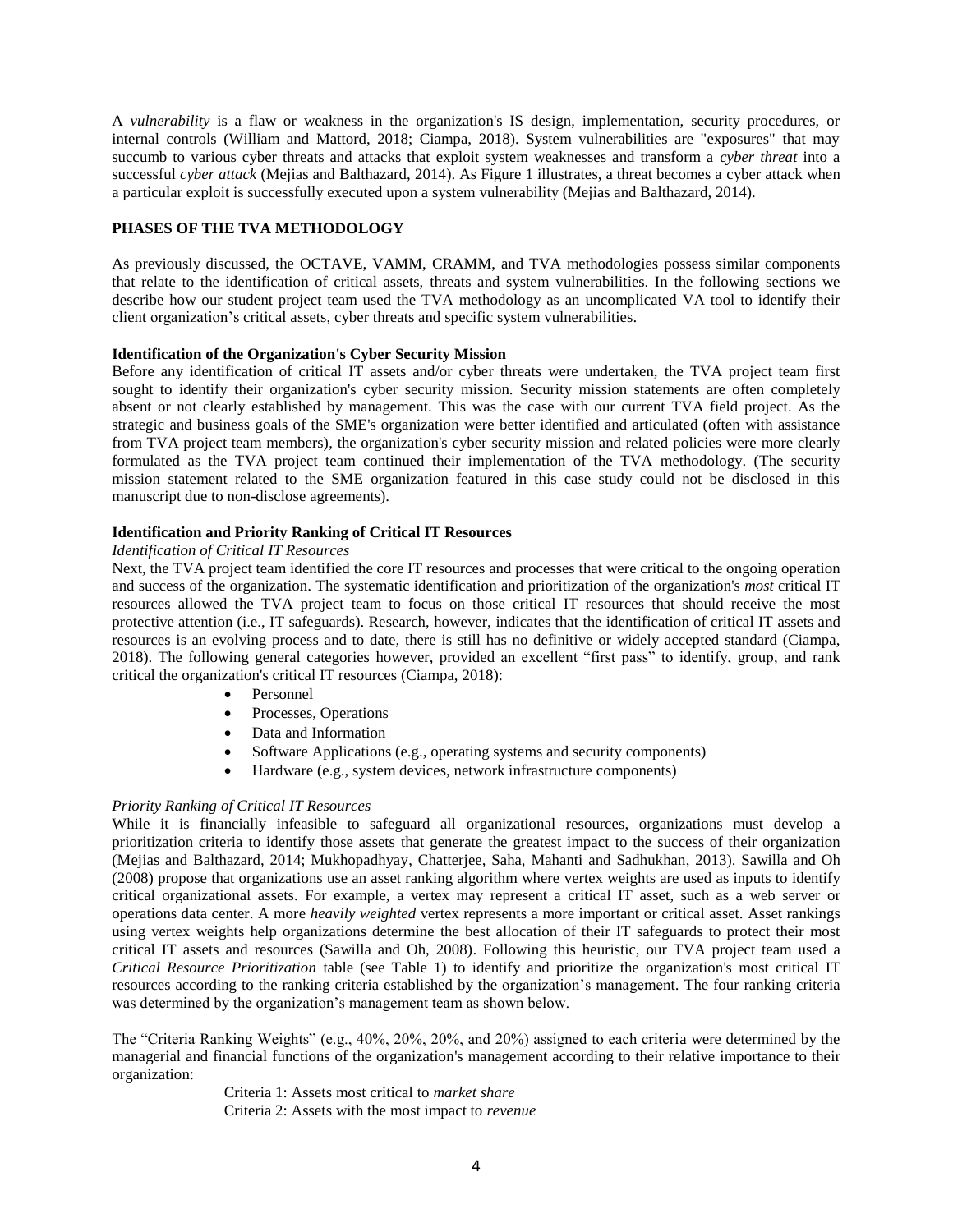#### Criteria 3: Assets that would be *most expensive to replace* Criteria 4: Assets with the *most impact to client trust*

Table 1 illustrates the Critical Resource Prioritization table developed by the TVA project team and represents the first pass at identifying and ranking the target organization's IT resources from most critical to least critical (i.e., last column). The relative *impact* or contribution of each of the Critical Resource Assets for each of the four ranking criteria was also determined by organizational management. For example, the weighted asset value for the first two assets would be:

(0.7 x 40%) + (0.5 x 20%) + (0.9 x 20%) + (1.0 x 20%) = *76%* Weighted Asset Value (0.8 x 40%) + (0.9 x 20%) + (0.7 x 20%) + (0.8 x 20%) = *80%* Weighted Asset Value

As shown in Table 1, the Critical Resource Prioritization Table indicated that the #1 critical resource for this organization was their *software program patents*, followed by *engineering intellectual property*, *operations and data base servers*, etc.

| <b>Critical IT</b><br><b>Resource/Asset</b>                    | Criteria 1:<br>Most<br><b>Critical to</b><br><b>Mktg.Share</b> | Criteria 2:<br><b>Most</b><br><b>Impact to</b><br><b>Revenue</b> | Criteria 3:<br><b>Most</b><br><b>Expensive</b><br>to Replace | Criteria 4:<br><b>Most</b><br><b>Impact to</b><br><b>Client Trust</b> | Weighted<br><b>Asset</b><br>Value $(\% )$ | Rank             |
|----------------------------------------------------------------|----------------------------------------------------------------|------------------------------------------------------------------|--------------------------------------------------------------|-----------------------------------------------------------------------|-------------------------------------------|------------------|
| <b>Criteria Ranking</b><br>Weight (1-100%)                     | 40%                                                            | 20%                                                              | 20%                                                          | 20%                                                                   | 100%                                      |                  |
|                                                                |                                                                | Relative                                                         | <b>Impact</b>                                                |                                                                       |                                           |                  |
| <b>Patented SW Operations</b><br><b>Process</b>                | 0.70                                                           | 0.50                                                             | 0.90                                                         | 1.00                                                                  | 76                                        | $\boldsymbol{4}$ |
| <b>Engineering Intellectual</b><br>Property (IP)               | 0.80                                                           | 0.90                                                             | 0.70                                                         | 0.80                                                                  | 80                                        | $\overline{2}$   |
| <b>Software Program</b><br><b>Patents</b>                      | 0.90                                                           | 0.90                                                             | 0.90                                                         | 1.00                                                                  | 92                                        | 1                |
| <b>Supply Chain Mgmt</b><br>(SCM) System                       | 0.70                                                           | 0.70                                                             | 0.80                                                         | 0.70                                                                  | 72                                        | 6                |
| <b>Skilled Labor Force</b>                                     | 0.70                                                           | 0.60                                                             | 0.80                                                         | 0.90                                                                  | 74                                        | 5                |
| <b>Operations and Data</b><br><b>Base Servers</b>              | 0.90                                                           | 0.80                                                             | 0.50                                                         | 0.80                                                                  | 78                                        | 3                |
| <b>Company Website</b>                                         | 0.60                                                           | 0.60                                                             | 0.50                                                         | 0.60                                                                  | 58                                        | 7                |
| <b>Nationally recognized</b><br><b>Scientists, Researchers</b> | 0.30                                                           | 0.40                                                             | 0.70                                                         | 0.60                                                                  | 46                                        | 8                |
| <b>Legal Team</b>                                              | 0.30                                                           | 0.40                                                             | 0.40                                                         | 0.80                                                                  | 44                                        | $\boldsymbol{9}$ |

## **Table 1: Critical Resource Prioritization Table (Adapted from Whitman and Mattord, 2018)**

#### **Identification and Ranking of Threats to Critical IT Resources**

#### *Identification of Threats*

Organizations face a wide range of cyber and non-cyber threat agents, including natural disasters, sabotage, theft, human error, software and system failure, and technological obsolescence. While the TVA project team realized that the threat landscape for any organization would be constantly changing as evolving threats would continue in real time, the identification and ranking of current threat agents was the next step in identifying system vulnerabilities. The TVA project team worked closely with the organization's IT personnel to identify and rank the range of threats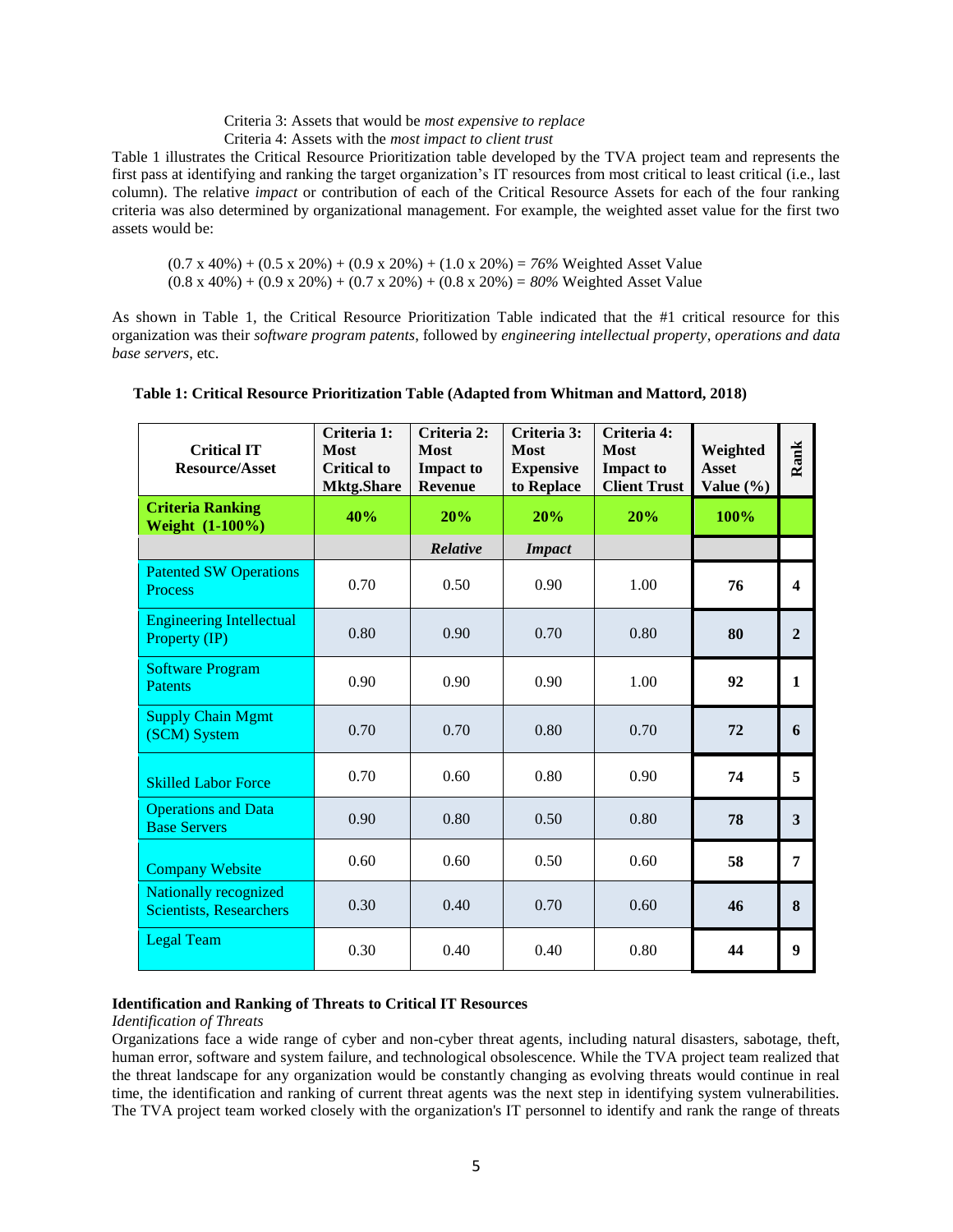that would most compromise the security, confidentiality, and availability of the organization's most critical IT resources.

## *Priority Ranking of Threats*

If every threat agent or exploit was expected to be a successful cyber attack, any I.S. security initiative would quickly become too complex to sustain. The TVA project team therefore worked with the organization's IT staff to prioritize and rank the threat agents they had previously identified. Researchers and practitioners have frequently used *threat modeling* and *threat prioritizing* techniques for ranking potential threat agents. Threat modeling analyzes exploits used by cyber attackers, the motivation for the attack, and the types of attacks that may occur (Ciampa, 2018). Threat prioritization may use simple classifications (e.g., low, medium, high threat) or more complex ranking techniques such as a *Threat Prioritization Matrix* as illustrated in Table 2.

Table 2 illustrates the development of a Threat Prioritization Matrix and is based upon the estimated impact of various threat agents upon the organization's most critical IT resources. The *Estimated Impact of a Threat Agent* (column 2) used an assessment scale of 0 to 100 and was based upon information gathered from industry benchmarks of similar organizations as a potential threat agent.

| 1.                           | 2.               | 3.                | $\overline{4}$ .   | 5.                    | 6.                      |
|------------------------------|------------------|-------------------|--------------------|-----------------------|-------------------------|
|                              | <b>Estimated</b> | <b>Likelihood</b> | <b>Probability</b> | <b>Threat</b>         |                         |
| <b>Identified Threat</b>     | <b>Impact of</b> | of Attack         | of Loss if         | <b>Prioritization</b> | <b>Threat</b>           |
| <b>Agents</b>                | <b>Threat</b>    |                   | <b>Threat</b>      | Rating                | <b>Ranking</b>          |
|                              | <b>Agent</b>     |                   | <b>Successful</b>  | (Col 2 x 3 x 4)       |                         |
| <b>Software Design</b>       | 57               | 20%               | 65%                | 7.4                   | 7                       |
| <b>Vulnerability Error</b>   |                  |                   |                    |                       |                         |
| <b>Theft of Intellectual</b> | 94               | 30%               | 95%                | 26.8                  | $\mathbf{1}$            |
| <b>Property (IP)</b>         |                  |                   |                    |                       |                         |
| <b>Physical Damage to</b>    | 89               | 10%               | 40%                | 3.6                   | 10                      |
| <b>PCs, Hard Drives</b>      |                  |                   |                    |                       |                         |
| Human Error in               | 30               | 10%               | 15%                | 0.5                   | 12                      |
| Software or Mfg.             |                  |                   |                    |                       |                         |
| DoS Attack / Website         | 74               | 20%               | 53%                | 7.8                   | 6                       |
| Outage                       |                  |                   |                    |                       |                         |
| <b>Loss of Supply Chain</b>  | 80               | 75%               | 40%                | 24.0                  | $\overline{\mathbf{3}}$ |
| <b>Vendors</b>               |                  |                   |                    |                       |                         |
| <b>Open Ports on</b>         | 53               | 10%               | 44%                | 2.3                   | 11                      |
| <b>Routers, Firewalls</b>    |                  |                   |                    |                       |                         |
| <b>Password Cracking</b>     | 59               | 60%               | 53%                | 18.8                  | $\overline{\mathbf{4}}$ |
| of IS                        |                  |                   |                    |                       |                         |
| Sabotage to                  | 74               | 40%               | 90%                | 26.6                  | $\mathbf{2}$            |
| <b>Operations, Process</b>   |                  |                   |                    |                       |                         |
| <b>Key Vendor and,</b>       | 66               | 15%               | 45%                | 4.5                   | 8                       |
| <b>Contractors Loss</b>      |                  |                   |                    |                       |                         |
| Eavesdropping on             | 66               | 15%               | 45%                | 4.5                   | $\boldsymbol{9}$        |
| Corp. Network, IS            |                  |                   |                    |                       |                         |
| <b>Social Engineering of</b> | 70               | 60%               | 40%                | 16.8                  | 5                       |
| <b>Employees</b>             |                  |                   |                    |                       |                         |

## **Table 2: Threat Prioritization Matrix (Adapted from Whitman and Mattord, 2018)**

The *Likelihood of an Attack* (column 3) was the estimated probability that a particular threat agent would be successful upon this organization. The *Probability of Loss if Threat was Successful* (column 4) was the estimated probability (by IT personnel) that critical operations would be severely affected if that threat agent developed into a successful attack. The *Threat Prioritization Rating* (column 5) was the product of the first three columns (i.e., columns 2 x 3 x 4) and produced a threat prioritization rating. From the *Threat Ranking* (column 6), the TVA project team was able to identify the relative ranking of threats from most probable to least probable.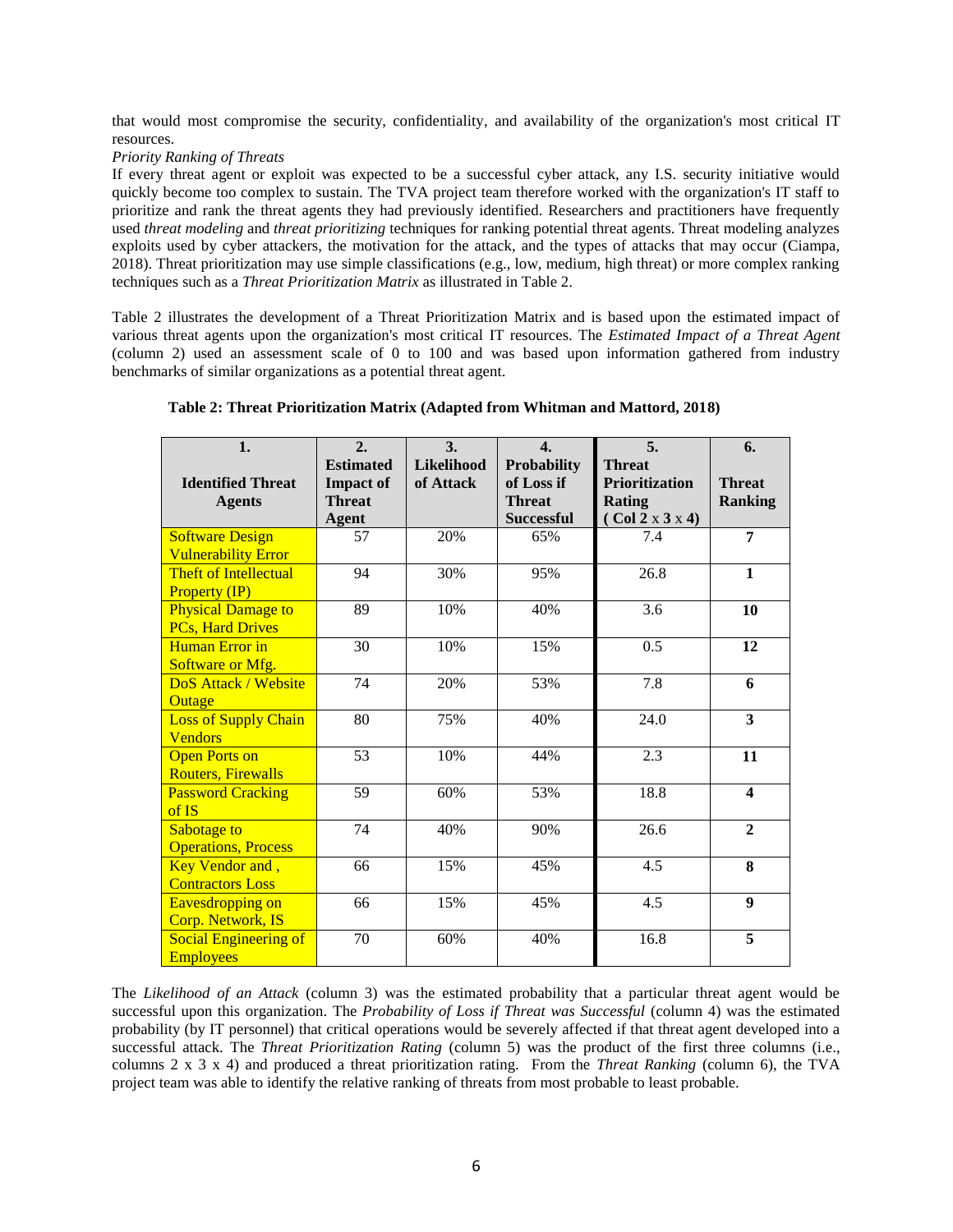#### **Analysis of Current IT Safeguards and Identified System Vulnerabilities**

Once the TVA project team identified and ranked the organization's critical IT resources and the greatest threat agents to those IT resources, the TVA project team was able to identify and analyze the organization's *current* IT safeguards for their individual capacity to safeguard the effects of the identified cyber attacks to those critical IT resources.

Table 3 presents a *TVA Matrix Template* that illustrates the triangulation of the three components from the TVA methodology: ranked critical IT resources, ranked threat agents, and current IT safeguards. In the first row of the TVA matrix template, the TVA project team listed their organization's most critical IT resources, ranked from most critical to least critical as previously prioritized in Table 1 (Critical Resource Prioritization Table). It is important to note that the TVA project team included only *six of the nine* critical IT resources originally listed from Table 1. While the organization in this field case study identified a wider range of additional critical IT resources, the TVA project team compelled the organizational and IT management to focus on the protection of only their *most* critical organizational IT resources, emphasizing that it would be operationally and financially infeasible to protect *all* organizational IT resources. Subsequent studies and research may include a wider range of critical assets and most probable threat agents within a TVA methodology matrix environment.

|                        | <b>Ranked Critical IT Resources (Most Critical ===&gt; Least Critical)</b> |                                                                       |                |                |           |               |  |
|------------------------|----------------------------------------------------------------------------|-----------------------------------------------------------------------|----------------|----------------|-----------|---------------|--|
| <b>Ranked Threat</b>   | 1. SW                                                                      | 2. Engineering                                                        | 3.Operation    | 4. Patented    | 5.Skilled | 6.Supply      |  |
| <b>Agents</b>          | Program                                                                    | <b>Intellectual</b>                                                   | and DB         | <b>SW</b> Ops  | Labor     | Chain         |  |
| <i>(most to least)</i> | <b>Patents</b>                                                             | Property (IP)                                                         | <b>Servers</b> | <b>Process</b> | Force     | Mgmt.         |  |
| <i>probable</i> )      |                                                                            |                                                                       |                |                |           | <b>System</b> |  |
| 1. Theft of            |                                                                            |                                                                       |                |                |           |               |  |
| <b>Intellectual</b>    |                                                                            |                                                                       |                |                |           |               |  |
| <b>Property (IP)</b>   |                                                                            |                                                                       |                |                |           |               |  |
| 2. Sabotage to         |                                                                            |                                                                       |                |                |           |               |  |
| Programs, IP, Ops      |                                                                            |                                                                       |                |                |           |               |  |
| <b>SCM</b>             |                                                                            |                                                                       |                |                |           |               |  |
| $3.$ Loss of           |                                                                            |                                                                       |                |                |           |               |  |
| <b>SCM, Vendors</b>    |                                                                            |                                                                       |                |                |           |               |  |
| 4. Password            |                                                                            |                                                                       |                |                |           |               |  |
| <b>Cracking of IS</b>  |                                                                            |                                                                       |                |                |           |               |  |
| 5. Social              |                                                                            |                                                                       |                |                |           |               |  |
| <b>Engineering of</b>  |                                                                            |                                                                       |                |                |           |               |  |
| <b>Employees</b>       |                                                                            |                                                                       |                |                |           |               |  |
| 6. DoS Attack /        |                                                                            |                                                                       |                |                |           |               |  |
| <b>Website Outage</b>  |                                                                            |                                                                       |                |                |           |               |  |
| <b>Current IT</b>      |                                                                            | S1 Firewalls; S2 IDS/IPS; S3 Anti-Virus SW; S4 Double Authentication; |                |                |           |               |  |
| <b>Safeguards</b>      |                                                                            | <b>S5</b> Encryption; <b>S6</b> SETA, Policies                        |                |                |           |               |  |
| (Unranked)             |                                                                            |                                                                       |                |                |           |               |  |

## **Table 3: TVA Matrix Template**

The TVA project team used Column 1 of the TVA matrix in Table 3 to illustrate the ranking of threat agents from most probable to least probable. The Threat Prioritization Matrix previously illustrated in Table 2 shows the threat agents (from most to least ranked) listed as column 1 of TVA matrix template. The current IT safeguards employed by the organization were identified in the bottom row of the TVA matrix. These IT safeguards included both technical safeguards (e.g., firewalls, intrusion protection, etc.) and non-technical safeguards (e.g., SETA (security education training and awareness) and security policies) (Bauer et al. 2017; Mejias and Harvey, 2012). Once the project team identified these three key components of the TVA matrix, the triangulation of these components would reveal the potential system vulnerabilities within the client organization.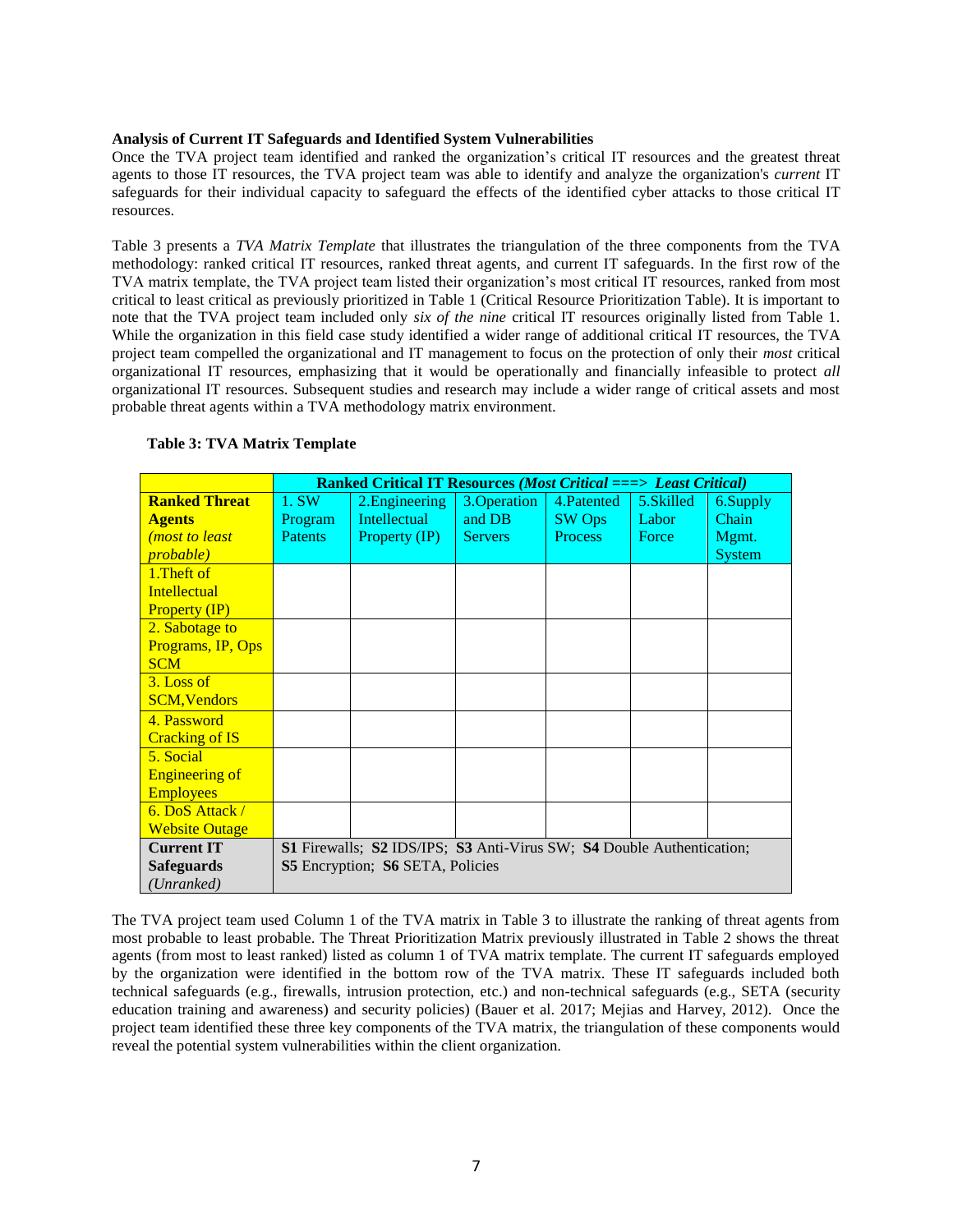The Vulnerability Rating Worksheet in Table 4 illustrates how the TVA project team identified and ranked the system vulnerabilities for the SME organization. Column 1 lists the ranked critical IT resources identified from Table 1 (Resource Prioritization Table). The *Identified Vulnerabilities* (column 2) relate to the various threat agents identified from Table 2 (Threat Prioritization Matrix) that could affect the ranked critical IT resources (column 1). The *Weighted Asset Value* (column 3) is generated from the last column in Table 1. The TVA project team, together with the SME's IT staff, compiled the *Vulnerability Likelihood* (column 4) from the organization's IT audit logs, which detailed previous scanning and intrusion attempts of the organization's information system. The *Vulnerability Rating* (column 5) was the product of column 3 and column 4. Finally, the *Vulnerability Ranking* (column 6) prioritized the organization's *Ranked Critical IT Resources* from most (V-1) to least vulnerable (V-6).

| 1.<br><b>Ranked Critical IT</b><br><b>Resource</b>     | 2.<br><b>Identified</b><br><b>Vulnerabilities</b>                                                              | 3.<br>Weighted<br>Asset<br><b>Value</b> | $\overline{4}$ .<br><b>Vulnerability</b><br><b>Likelihood</b> | 5 <sub>1</sub><br><b>Vulnerability</b><br><b>Rating</b><br>(Col 3 x Col 4) | 6.<br><b>Vulnerability</b><br><b>Ranking</b> |
|--------------------------------------------------------|----------------------------------------------------------------------------------------------------------------|-----------------------------------------|---------------------------------------------------------------|----------------------------------------------------------------------------|----------------------------------------------|
| 1.Software Program<br><b>Patents</b>                   | -Internal IP theft<br>-External IP theft<br>-Software failure<br>-Social Engineering<br>-SW design error       | 92                                      | .25                                                           | 23.0                                                                       | $V-1$                                        |
| 2. Engineering<br><b>Intellectual</b><br>Property (IP) | -Internal theft<br>-External theft<br>-Social Engineering<br>-Hacker Access                                    | 80                                      | .20                                                           | 16.0                                                                       | $V-3$                                        |
| 3. Operations and<br><b>Data Base Servers</b>          | -Brute force crack<br>-Physical Damage<br>-Hardware Failure<br>-DoS Attack<br>-SQL Injection<br>-Power Failure | 78                                      | .15                                                           | 11.7                                                                       | $V-5$                                        |
| 4. Patented SW<br><b>Operations Process</b>            | -Insider theft<br>-Sabotage<br>-SCM disruption                                                                 | 76                                      | .25                                                           | 19.0                                                                       | $V-2$                                        |
| 5. Skilled Labor<br>Force                              | -Competitor hire<br>-Labor Strike<br>-Social Engineering                                                       | 74                                      | .15                                                           | 11.1                                                                       | $V-6$                                        |
| <b>6.Supply Chain</b><br>Mgmt (SCM)<br><b>System</b>   | -Key Vendor Loss<br>-Vendor IP Theft<br>-Vendor failure                                                        | 72                                      | .20                                                           | 14.4                                                                       | $V-4$                                        |

| Table 4: Vulnerability Rating Worksheet. (Adopted from Whitman and Mattord, 2018) |  |  |  |  |  |  |  |  |
|-----------------------------------------------------------------------------------|--|--|--|--|--|--|--|--|
|-----------------------------------------------------------------------------------|--|--|--|--|--|--|--|--|

The Vulnerability Rating Worksheet provided the TVA project team with a systematic approach to determine which critical organizational IT resources would require the most IT safeguards. However, the TVA project team noted that the *vulnerability rankings* in Table 4 were different from the *prioritized rankings* of the critical IT resources in Table 1. This finding was significant. It highlighted the perception that while certain critical IT resources had been prioritized higher than others, the calculated metrics of Vulnerability Rating Worksheet revealed that they were not as vulnerable to cyber threats as other critical IT resources. Based upon these previous matrices and iterations, the TVA project team generated the *Current State TVA Matrix* in Table 5. The organization's current IT safeguards are identified in the bottom row of the TVA matrix. Each intersection square of Table 5 specified the IT safeguard(s) that were assigned to each critical resource to address a particular threat agent.

For example, in Table 5 column 1 the #1 ranked critical resource ("SW Program Patents") indicates that the IT safeguards S1, S5, and S6 were assigned to address the "theft of intellectual property" threat. Likewise, the identified vulnerabilities for each cell of the TVA matrix indicated which critical IT resource utilized which IT safeguards and which critical IT resources were revealed to be completely unprotected (indicated by the large "Xs").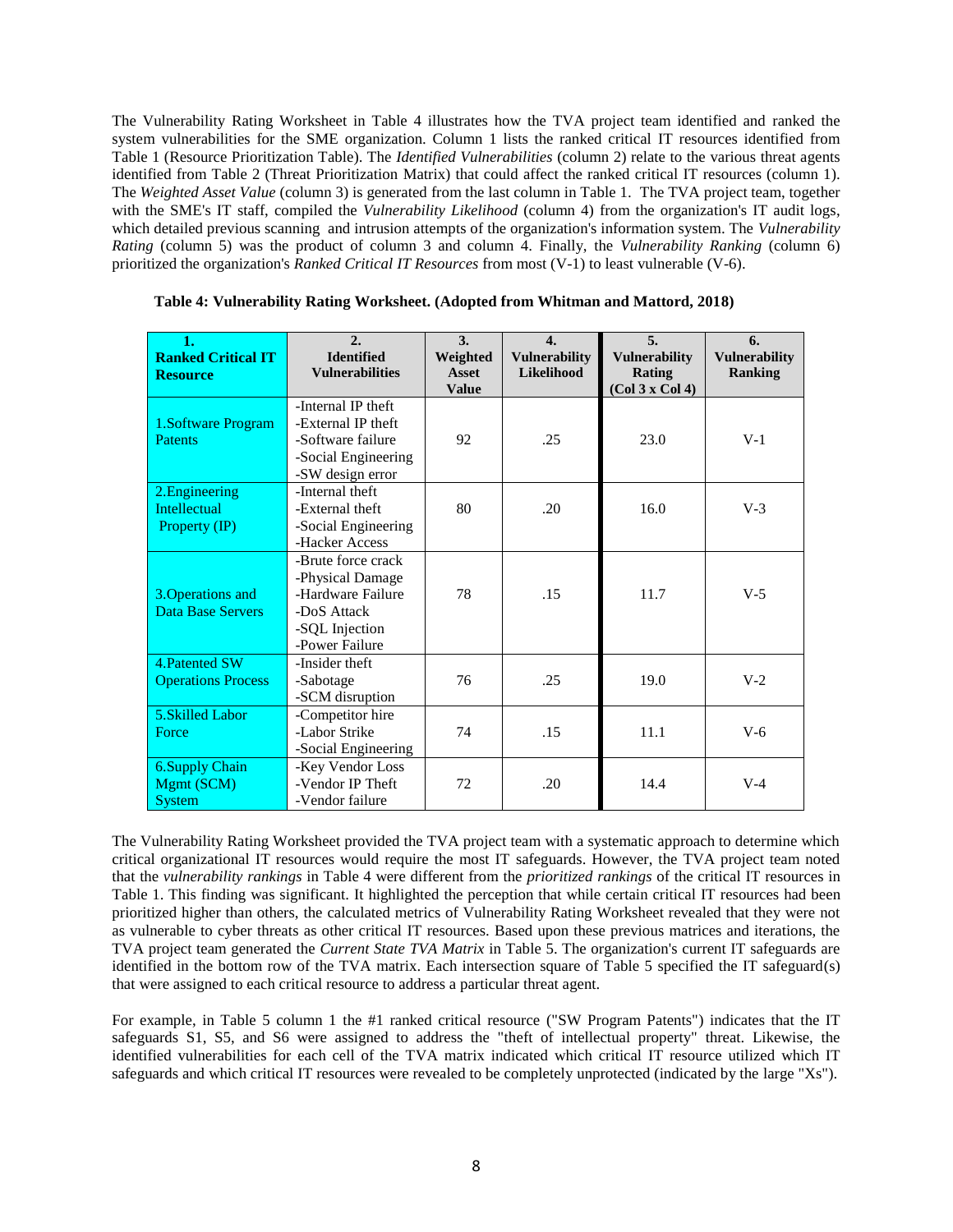For example, Table 5 indicates that the #3 critical IT resource *Operations and DB Servers* reveals several unprotected vulnerabilities to sabotage, loss of SCM system vendors and social engineering, all of which did not appear be addressed by the current IT safeguards. Likewise, the #5 ranked threat agent, S*ocial Engineering of Employees,* generated several vulnerabilities across five critical IT resources that are not addressed at all by the organization's current IT safeguards.

|                                | <b>Ranked Critical IT Resources</b> (Most Critical =====> Least Critical) |                                                                                |                                                    |                                                  |                |               |  |  |
|--------------------------------|---------------------------------------------------------------------------|--------------------------------------------------------------------------------|----------------------------------------------------|--------------------------------------------------|----------------|---------------|--|--|
|                                |                                                                           | " $V-n$ " = Vulnerability rating                                               |                                                    |                                                  |                |               |  |  |
| <b>Ranked Threat</b>           | $V-I$ :                                                                   | $V-3$ :                                                                        | $V-5$ :                                            | $V-2$ :                                          | $V-6$ :        | $V-4$ :       |  |  |
| <b>Agents</b> ( <i>most to</i> | 1.5W                                                                      | 2. Engineering                                                                 | 3. Operation                                       | 4. Patented                                      | 5.Skilled      | 6.SCM         |  |  |
| least probable)                | Program                                                                   | <b>Intellectual</b>                                                            | and DataBase                                       | <b>SW</b> Ops                                    | Labor          | <b>System</b> |  |  |
|                                | <b>Patents</b>                                                            | Property (IP)                                                                  | <b>Servers</b>                                     | <b>Process</b>                                   | Force          |               |  |  |
| 1. Theft of                    | S1, S5,                                                                   | S1, S4,                                                                        | S <sub>1</sub> , S <sub>2</sub> , S <sub>3</sub> , | S1, S4,                                          | S6             | S1, S2,       |  |  |
| <b>Intellectual</b>            | S6                                                                        |                                                                                | S5,                                                | S5, S6                                           |                | S3, S4,       |  |  |
| Property                       |                                                                           |                                                                                |                                                    |                                                  |                | S5, S6        |  |  |
| 2. Sabotage to                 |                                                                           |                                                                                |                                                    | S1, S2, S3,                                      |                | S1, S2,       |  |  |
| Programs, IP,                  | X                                                                         | X                                                                              | X                                                  | S <sub>4</sub> , S <sub>5</sub> , S <sub>6</sub> | N/A            | S3, S4,       |  |  |
| Ops, SCM                       |                                                                           |                                                                                |                                                    |                                                  |                | S5, S6        |  |  |
| 3. Loss of SCM                 |                                                                           |                                                                                | $\mathbf{X}$                                       | S <sub>4</sub>                                   | N/A            | S1, S2,       |  |  |
| <b>Vendors</b>                 | N/A                                                                       | N/A                                                                            |                                                    |                                                  |                | S3, S4,       |  |  |
|                                |                                                                           |                                                                                |                                                    |                                                  |                | S5, S6        |  |  |
| 4. Password                    |                                                                           | S1, S4                                                                         | S1, S2, S3,                                        | S1, S2,                                          | S <sub>6</sub> | S1, S2,       |  |  |
| <b>Cracking</b>                | $\mathbf{X}$                                                              |                                                                                | S4,                                                | S4, S5                                           |                | S3, S4,       |  |  |
|                                |                                                                           |                                                                                |                                                    |                                                  |                | S5, S6        |  |  |
| 5. Social                      |                                                                           |                                                                                |                                                    |                                                  |                | S1, S2,       |  |  |
| <b>Engineering of</b>          | X                                                                         | $\mathbf{X}$                                                                   | X                                                  | $\mathbf{X}$                                     | X              | S3, S4,       |  |  |
| <b>Employees</b>               |                                                                           |                                                                                |                                                    |                                                  |                | S5, S6        |  |  |
| 6. DoS Attack /                |                                                                           |                                                                                | S1, S2, S3,                                        | S4, S5,                                          |                | S1, S2,       |  |  |
| <b>Website Outage</b>          | N/A                                                                       | N/A                                                                            | S <sub>4</sub> , S <sub>5</sub>                    |                                                  | N/A            | S3, S4,       |  |  |
|                                |                                                                           |                                                                                |                                                    |                                                  |                | S5, S6        |  |  |
| <b>Current IT</b>              |                                                                           | S1 Firewalls; S2 IDS/IPS (Intrusion Detection, Intrusion Protection System, S3 |                                                    |                                                  |                |               |  |  |
| <b>Safeguards</b>              |                                                                           | Anti-Virus SW; S4 Double Authentication; S5 Encryption; S6 SETA, Policies      |                                                    |                                                  |                |               |  |  |
| (Unranked)                     |                                                                           |                                                                                |                                                    |                                                  |                |               |  |  |

#### **Table 5. Current State: TVA Matrix**

 V-*n* = Vulnerability Rank; S*i* = Safeguard; *DoS* = Denial of Service Attack; *SCM* = Supply Chain Mgmt; *SETA* = Security Education Training and Awareness

#### **Recommendation of New IT Safeguards**

Using the TVA methodology, the project team was able to quickly identify and prioritize critical IT resources and threats agents, analyze current IT safeguards, and provide their organization's management with a logical overview of the organization's current system vulnerabilities. The Current State TVA matrix (Table 5) also revealed an *imbalance* in the distribution of IT safeguards for the protection of its ranked critical IT resources. Specifically, certain critical IT resources may have been assigned too many IT safeguards while other, more highly ranked critical IT resources, were not assigned enough safeguards. For example, the lowest ranked critical resource, supply chain management (SCM) vendors, was assigned a larger number of IT safeguards as compared to other more highly ranked critical and vulnerable critical IT resources (e.g., SW Program Patents and Engineering IP). This imbalance resulted in higher vulnerability to sabotage, password cracking, and social engineering threats to the organization's highest ranked and most vulnerable critical IT resources.

The analysis of the vulnerabilities revealed in Table 5 allowed the TVA project team to develop the *Proposed TVA Matrix* in Table 6. This analysis resulted in the identification of several new vulnerabilities. The TVA project team identified one new threat (ransom-ware and data encryption) and re-characterized a previous threat (T*hreat to Intellectual Property)*, to be included as *Internal and External Theft of Intellectual Property*(IP). Subsequent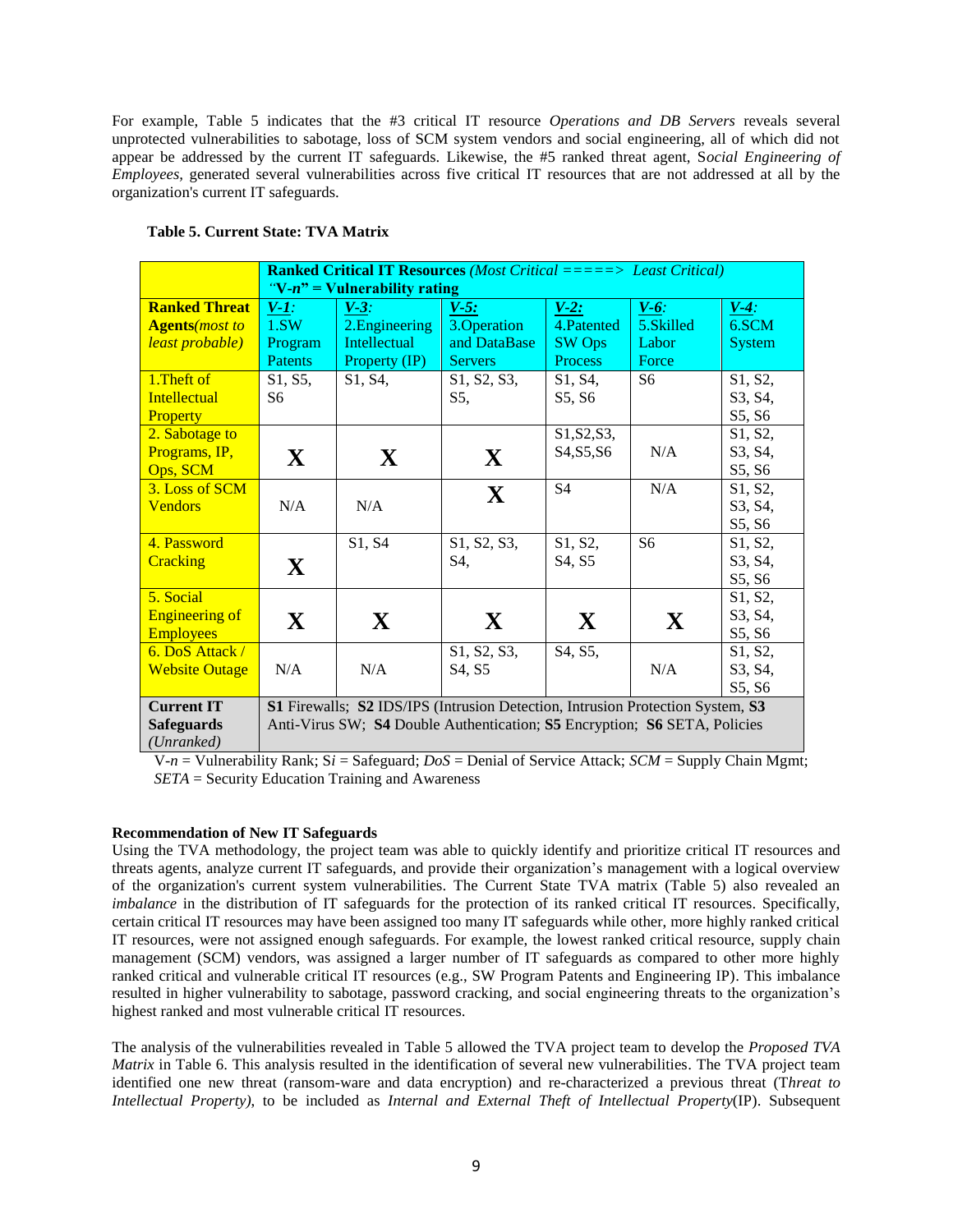iterations of the Proposed TVA matrix suggested recommendations for additional and more strategically placed IT safeguards to address these newly identified vulnerabilities.

From Table 6, the TVA project team considered a range of additional technical and non-technical IT safeguards (denoted in bold face in Table 6) including a vendor-supported honey pot (S8) and a redundant database (S9) to reduce the newly identified vulnerabilities to ransom ware and data encryption threat. Additional non-technical safeguards included *enhanced* SETA, information security policies (S6) and non-disclosure agreements (S7) as deterrence measures to dissuade potential hackers from attacking vulnerable IT targets (Bauer et al., 2017; Flowerday and Tuyikeze, 2016; Jenkins et al., 2013).

|                       | <b>Ranked Critical IT Resources</b> (Most Critical =====> Least Critical)             |                                                                                |                                                  |                                                  |                |                |  |  |
|-----------------------|---------------------------------------------------------------------------------------|--------------------------------------------------------------------------------|--------------------------------------------------|--------------------------------------------------|----------------|----------------|--|--|
|                       |                                                                                       | "V-n" = Vulnerability rating                                                   |                                                  |                                                  |                |                |  |  |
| <b>Ranked</b>         | $V-I$ :                                                                               | $V-3$ :                                                                        | $V-5$ :                                          | $V-2:$                                           | $V-6$ :        | $V-4$ :        |  |  |
| <b>Threat</b>         | 1.5W                                                                                  | 2. Engineering                                                                 | 3. Operation                                     | 4.Patented                                       | 5.Skilled      | 6.SCM          |  |  |
| <b>Agents</b>         | Program                                                                               | Intellectual                                                                   | and DataBase                                     | <b>SW Ops</b>                                    | Labor          | System         |  |  |
|                       | Patents                                                                               | Property (IP)                                                                  | <b>Servers</b>                                   | Process                                          | Force          |                |  |  |
| 1. External $\&$      | S <sub>1</sub> , S <sub>2</sub> , S <sub>4</sub> ,                                    | S1, <b>S2</b> , S4,                                                            | S1, S2, S3                                       | S1, S4, S5,                                      | S6             | S4, S5,        |  |  |
| <b>Internal Theft</b> | S5, S6                                                                                | S5, S8, S9                                                                     | S5, S8, S9                                       | S <sub>6</sub> , S <sub>9</sub>                  |                | S <sub>9</sub> |  |  |
| of $I.P.$             |                                                                                       |                                                                                |                                                  |                                                  |                |                |  |  |
| 2. Sabotage to        | S1, S2, S4,                                                                           | S1, S2, S4, S5,                                                                | S1, S2, S4,                                      | S1, S2, S3,                                      |                | S4, S5,        |  |  |
| Programs, IP,         | S5, S6, S9                                                                            | S6, S9                                                                         | <b>S5</b>                                        | S <sub>4</sub> , S <sub>5</sub> , S <sub>6</sub> | N/A            | S9             |  |  |
| Ops, SCM              |                                                                                       |                                                                                |                                                  |                                                  |                |                |  |  |
| 3. Loss of            |                                                                                       |                                                                                | S <sub>2</sub> , S <sub>5</sub> , S <sub>7</sub> | S <sub>4</sub>                                   |                | S7, S9         |  |  |
| <b>SCM Vendors</b>    | N/A                                                                                   | N/A                                                                            |                                                  |                                                  | N/A            |                |  |  |
| 4. Password           | S1, S2, S4,                                                                           | S1, S4, S8                                                                     | S1, S2, S4,                                      | S1, S2, S4,                                      | S <sub>6</sub> | S5, S9         |  |  |
| <b>Cracking of IS</b> | S5, S6, S9                                                                            | S9                                                                             | S5, S9                                           | S <sub>5</sub>                                   |                |                |  |  |
| 5. Social             | S2, S4, S5,                                                                           | S2, S4,                                                                        | S2, S4, S5                                       | S2, S4, S5                                       |                | S4, S6,        |  |  |
| <b>Engineering of</b> | S6, S7, S9                                                                            | S5, S6,                                                                        |                                                  |                                                  | <b>NA</b>      | S7.            |  |  |
| <b>Employees</b>      |                                                                                       | S7, S9                                                                         |                                                  |                                                  |                |                |  |  |
| <b>6. DoS Attack</b>  |                                                                                       |                                                                                | S2, S3, S4,                                      | S4, S5, S8,                                      | S2, S4,        | S6, S8,        |  |  |
| / Website             | N/A                                                                                   | N/A                                                                            | S5, S8, S9                                       | S <sub>9</sub>                                   | S <sub>5</sub> | S <sub>9</sub> |  |  |
| Outage                |                                                                                       |                                                                                |                                                  |                                                  |                |                |  |  |
| 7.Ransom-             | S2, S3, S4,                                                                           | S2, S3, S4,                                                                    | S2, S3, S4,                                      | S2, S3, S4,                                      | S6, S7,        | S4, S5,        |  |  |
| ware & data           | S5, S8, S9                                                                            | S5, S8, S9                                                                     | S5, S8, S9                                       | S5, S8, S9                                       | S9             | S8, S9         |  |  |
| encryption            |                                                                                       |                                                                                |                                                  |                                                  |                |                |  |  |
| <b>Proposed IT</b>    |                                                                                       | S1 Firewalls; S2 IDS/IPS (Intrusion Detection, Intrusion Protection System; S3 |                                                  |                                                  |                |                |  |  |
| <b>Safeguards</b>     |                                                                                       | Anti-Virus SW; S4 Double Authentication; S5 Encryption; S6 Enhanced SETA,      |                                                  |                                                  |                |                |  |  |
| (Unranked)            |                                                                                       |                                                                                |                                                  |                                                  |                |                |  |  |
|                       | Policies; S7 Non-Disclosure Agreements; S8 Vendor HoneyPots; S9 Redundant<br>Database |                                                                                |                                                  |                                                  |                |                |  |  |

## **Table 6. Proposed TVA Matrix**

 $V-n = V$ ulnerability Rank;  $Si =$  Safeguard;  $DoS =$  Denial of Service Attack;  $SCM =$  Supply Chain Mgmt; *SETA* = Security Education Training and Awareness

The TVA project team also recommended that the particular IT safeguards (e.g., S1 Firewalls, S2 IDS/IPS, S3 Anti-Virus software, and S6 Enhanced SETA, Policies) could be maintained by the supply chain vendors instead of client organization. The Proposed TVA matrix in Table 6 represented an improved and more balanced allocation of IT safeguards that would more effectively mitigate the system vulnerabilities identified by the TVA matrix.

## **Identification of Cyber Threats and Vulnerabilities**

The threat-vulnerability-asset matrix feature of the TVA methodology provided the SME organization and the TVA project team with a logical and systematic framework for identifying and prioritizing the organization's most probable threat agents and the organization's greatest system vulnerabilities. The TVA matrix also proved useful in identifying significant *imbalances* in the allocation of IT safeguards. As previously discussed, the Current State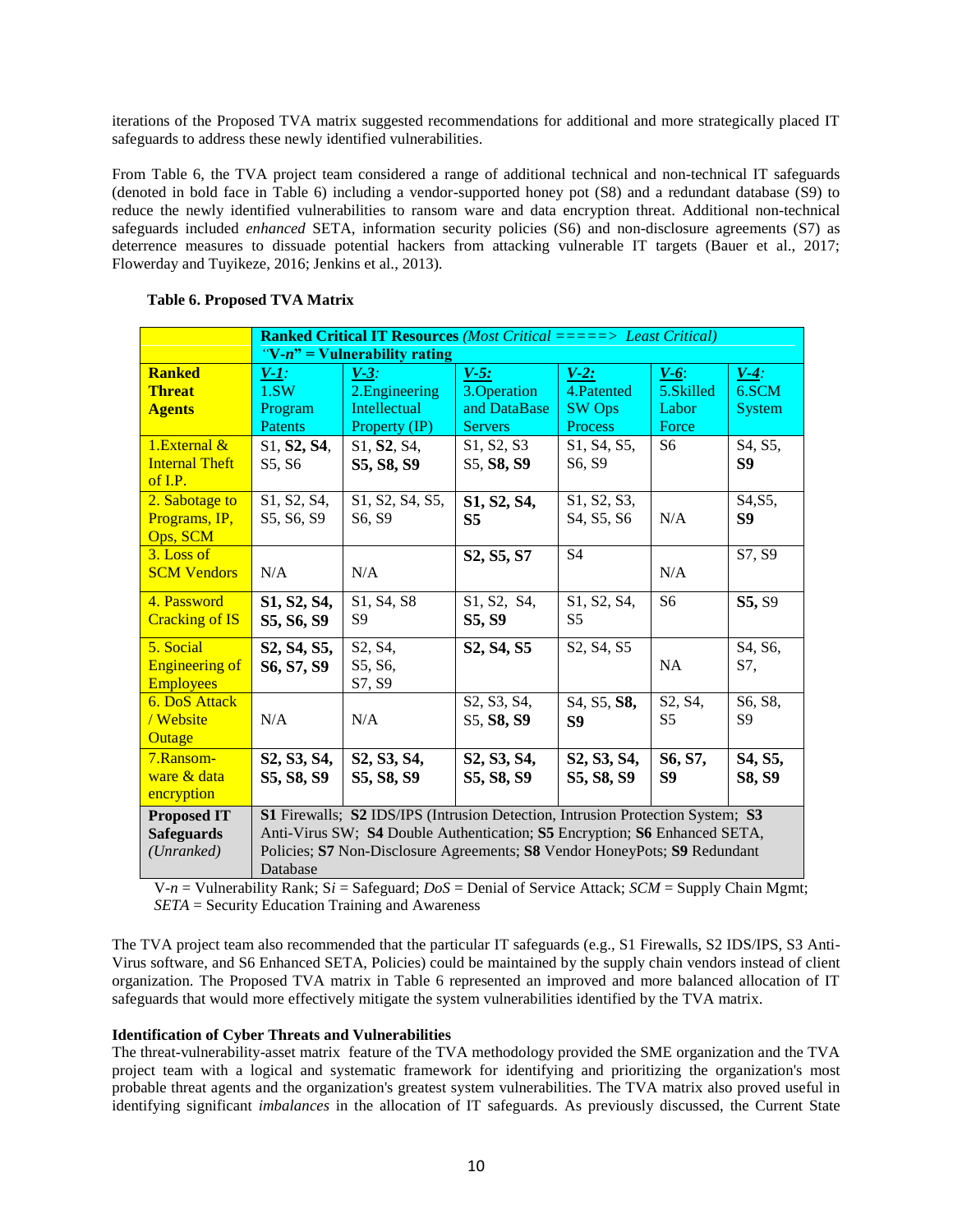TVA Matrix (Table 5) clearly revealed that the organization's highest *ranked* and most *vulnerable* critical IT resources had been assigned fewer IT safeguards than other less critically ranked IT resources.

This imbalance was *significant*. It revealed a critical misalignment in the protection of the organization's most vulnerable IT resources. The protection "imbalance" revealed by the TVA matrix also highlights a common misperception that while certain critical IT resources may be ranked higher than others, they may not be considered as vulnerable to cyber threats as other critical IT resources.

## **LEARNING IMPLICATIONS OF THE TVA METHODOLOGY**

As malicious cyber attacks become more successful in breaching information systems and stealing intellectual property, organizations must become more judicious in protecting their critical IT resources (Mukhopadhyay et al., 2013; CyberEdge Group, 2016). The use of the TVA methodology as a free and uncomplicated VA tool for identifying cyber threats and system vulnerabilities has become increasingly appealing to both organizations and educators (Mejias and Balthazard, 2016). This implies that higher education courses in IT and cyber security have the opportunity to go beyond mere classroom lectures about cyber threats and how they may affect organizations. IT educators must provide an engaging pedagogy of applied projects and methodologies that interact with these important IT and cyber security concepts.

This field case study illustrates how the use of an uncomplicated vulnerability assessment tool (the TVA methodology) enables IT students to extend the pedagogy of simply identifying cyber threats and system vulnerabilities from classroom lectures into what Bloom's Taxonomy of Educational Objectives describes as learning that spans across several levels: *knowledge, comprehension, application, analysis, synthesis*, and *evaluation* (Bloom, 1956). A revision of this original taxonomy framework modifies and updates these learning levels to *remember, understand, apply, analyze, evaluate*, and *create* (Krathwohl, 2002). Both taxonomies attempt to help instructors understand the various levels of learning with the goal of enabling students to progress to the highest level: *create*. The use of the TVA methodology described throughout this paper guides the student project team and its members through all six levels of Bloom's revised taxonomy framework and in particularly the last three levels: *analysis* (of critical IT resources, cyber threats and IT safeguards), *evaluation* (of current IT safeguards to address system vulnerabilities revealed by the TVA matrix*)*, and *creation* (by the students of a series of artifacts and deliverables resulting in a workable set of recommendations for the organization).

Most organizations view cyber attacks as unlikely and do not fully comprehend the impact of how a successful cyber attack may result in the loss of proprietary data, strategic information, and competitive market share (Ponemon Institute, 2018). Traditionally, the focus of cyber security software vendors has been on the detection and removal of malicious software and less on the identification of critical system vulnerabilities. The TVA methodology used in this field case study allowed the student project team and IT management to clearly identify logical cyber threats and vulnerabilities to its most critical assets and strategic IT resources.

Student project team members realized first-hand that total cyber security of all critical IT resources is a myth and that not all IT assets are of equal value. The project team also realized how the readily available and uncomplicated TVA methodology could be quickly and efficiently used in a *non-invasive* manner to quickly identify critical IT resources and the threat agents most likely to exploit them. The TVA methodology and related TVA matrix outlined in this paper was able to be quickly employed by a relatively unsophisticated group of student project team members with little professional training in cyber security or vulnerability analysis. This suggests that other computer-related courses, particularly with regard to pedagogical application of cyber security concepts, would also be able to use the TVA methodology as an effective tool to identify cyber threats and related system vulnerabilities.

## **LIMITATIONS**

As expected, a single case study may not provide the sample size, statistical power, or predictive nature generated by a controlled lab research study. However, because of their particularly appealing design across several applied fields (e.g., IT, computer security), case studies have their particular strengths. Field case studies provide valuable insights and a better understanding of what may improve the field's knowledge base as supported by actual field practices (Tomorrow's Professor, 2016). Additionally, case studies provide a rich and holistic means of investigating what is often a complex phenomenon. That is, readers can learn vicariously from a case study, the particulars and nuances of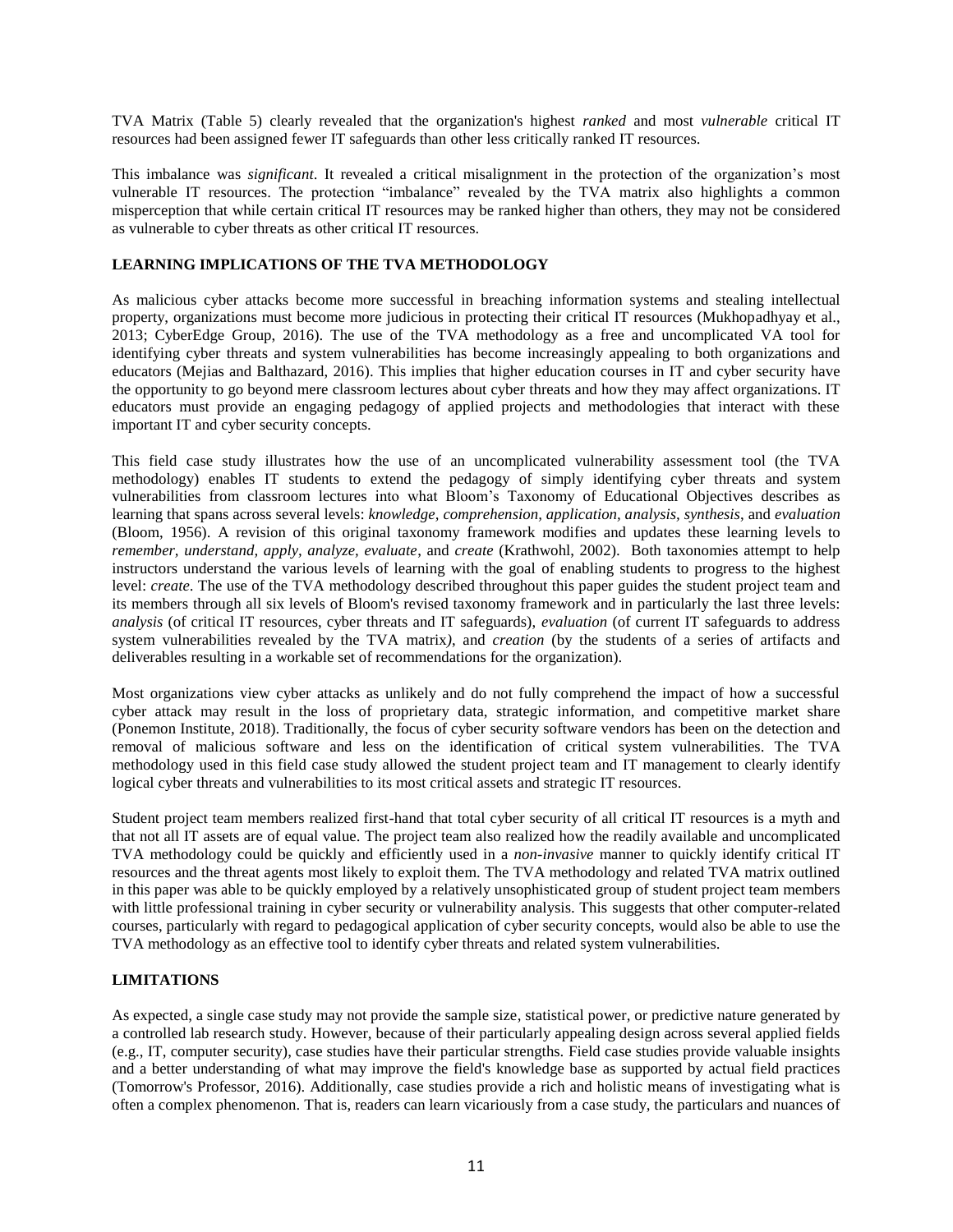the researcher's narratives and descriptions (Stake, 2005). Because our field case study focused on a single illustration regarding the use of a particular VA tool (i.e., TVA methodology) to identify cyber threats and vulnerabilities, we cannot generalize the particular research findings from this field case study to the larger population. However with regard to case studies, Erickson (1986) contends that "...the general lies in the particular..." and what we learn from a particular case study can be transferred or prove useful to similar applications. Therefore, while we cannot generalize our findings to the larger population of VA research, we believe the findings of our TVA field case study illustrates interesting details of a single research instance and the contextdependent knowledge that may be valuable to both practitioners and researchers (Erickson, 1986).

Finally, while the TVA project team was guided by a faculty cyber security expert, it was comprised and undertaken by undergraduate students. And although the TVA project student team was able to identify a wide range of critical IT resources, threat agents, and vulnerabilities for their SME organization, the limited finances and time commitment of the SME organization compelled the TVA project team to limit the scope its TVA grid and its analysis. A more comprehensive VA evaluation, using licensed vulnerability and penetration test software, of known and unknown cyber threats and system vulnerabilities, would complement the current finding from this TVA case field study.

#### **CONCLUSION**

Research demonstrates that the use of vulnerability assessments (VA) tools are instrumental in identifying cyber threats and system vulnerabilities (Whitman and Mattord, 2018). This paper presents a field case study that focused on the description and development of an open source and uncomplicated VA tool, the TVA methodology, by a student project team analyzing a small-to-medium enterprise (SME) in the U.S. Southwest. The TVA methodology was selected as an open-source and effective VA tool that has been increasingly considered by cyber security educational programs that seek to increase the pedagogy for identifying cyber threats and system vulnerabilities. The TVA methodology was instrumental in helping the student project team identify and prioritize their client organization's most critical IT resources, the cyber threats to those critical IT resources, the IT safeguards currently in place to protect those IT resources and the resulting system vulnerabilities identified from the triangulation of these three TVA matrix components.

The TVA matrix also provided useful insights for the student project team by identifying clear imbalances in the allocation of IT safeguards to certain critical IT resources. Specifically, the use of the TVA matrix revealed that many of the organization's highest ranked and most vulnerable critical IT resources had been assigned the fewest IT safeguards against the organization's most probable threats. For this particular student field project, the TVA matrix revealed that the *social engineering* threat appeared to create the greatest unaddressed system vulnerability across a majority of their client organization's critical IT resources. As educators are increasingly compelled to provide applied projects and methodologies that interact with their classroom concepts to support what Krathwohl (2002) termed the "higher learning levels" of *remember, understand, apply, analyze, evaluate*, and *create* from his revised taxonomy of Bloom's Taxonomy of Educational Objectives (1956), we believe this field case study provides an innovative approach to improve the current IT educational pedagogy for identifying cyber threats and system vulnerabilities in our current IT-intensive environment.

#### **References**

Alberts, C.J., Dorofee, A.J., Stevens, J.F., and Woody, C. (2003). *Introduction to the OCTAVE Approach*. Software Engineering Institute, Carnegie Mellon University, Pittsburgh, PA. Retrieved fro[m http://resources.sei.cmu.edu/library/asset-view.cfm?assetid=51546.](http://resources.sei.cmu.edu/library/asset-view.cfm?assetid=51546)

Anton, P.S., Anderson, R.H., Mesic, R., and Scheiern, M. (2003). *The Vulnerability Assessment & Mitigation Methodology*. RAND National Defense Research Institute. Retrieved fro[m http://www.rand.org/content/dam/rand/pubs/monograph\\_reports/2005/MR1601.pdf.](http://www.rand.org/content/dam/rand/pubs/monograph_reports/2005/MR1601.pdf)

Alberts, C.J., Behrens, S.G., Pethia, R.D., and Wilson, W.R. (1999). *Operationally Critical Threat, Asset, and Vulnerability EvaluationSM (OCTAVESM) Framework, Version 1* (CMU/SEI-99-TR-017, ADA367718). Software Engineering Institute, Carnegie Mellon University, Pittsburgh, PA. Retrieved from [http://resources.sei.cmu.edu/library/asset-view.cfm?assetid=13476.](http://resources.sei.cmu.edu/library/asset-view.cfm?assetid=13476)

Bauer, S., Bernroider, E.W.N., and Chudzikowski, K. (2017). Prevention is better than cure! Designing information security awareness programs to overcome users' non-compliance with information security policies in banks, *Computers and Security,* 68, 145-159.

Bloom, B. S.; Engelhart, M. D.; Furst, E. J.; Hill, W. H.; Krathwohl, D. R. (1956). *Taxonomy of educational objectives: The classification of educational goals. Handbook I: Cognitive domain.* New York: David McKay Co.

Bulgurcu, B., Cavusoglu, H., and Benbasat, I. (2010). Information security policy compliance: An empirical study of rationality-based beliefs and information system awareness. *MIS Quarterly*, 34(3), 523-548.

Certified Ethical Hacker. Ethical Hacking and Countermeasures: Threats and Defense Mechanisms*,* Second Edition, Book 2 of 4 (2017). Cengage Learning, Boston, MA.